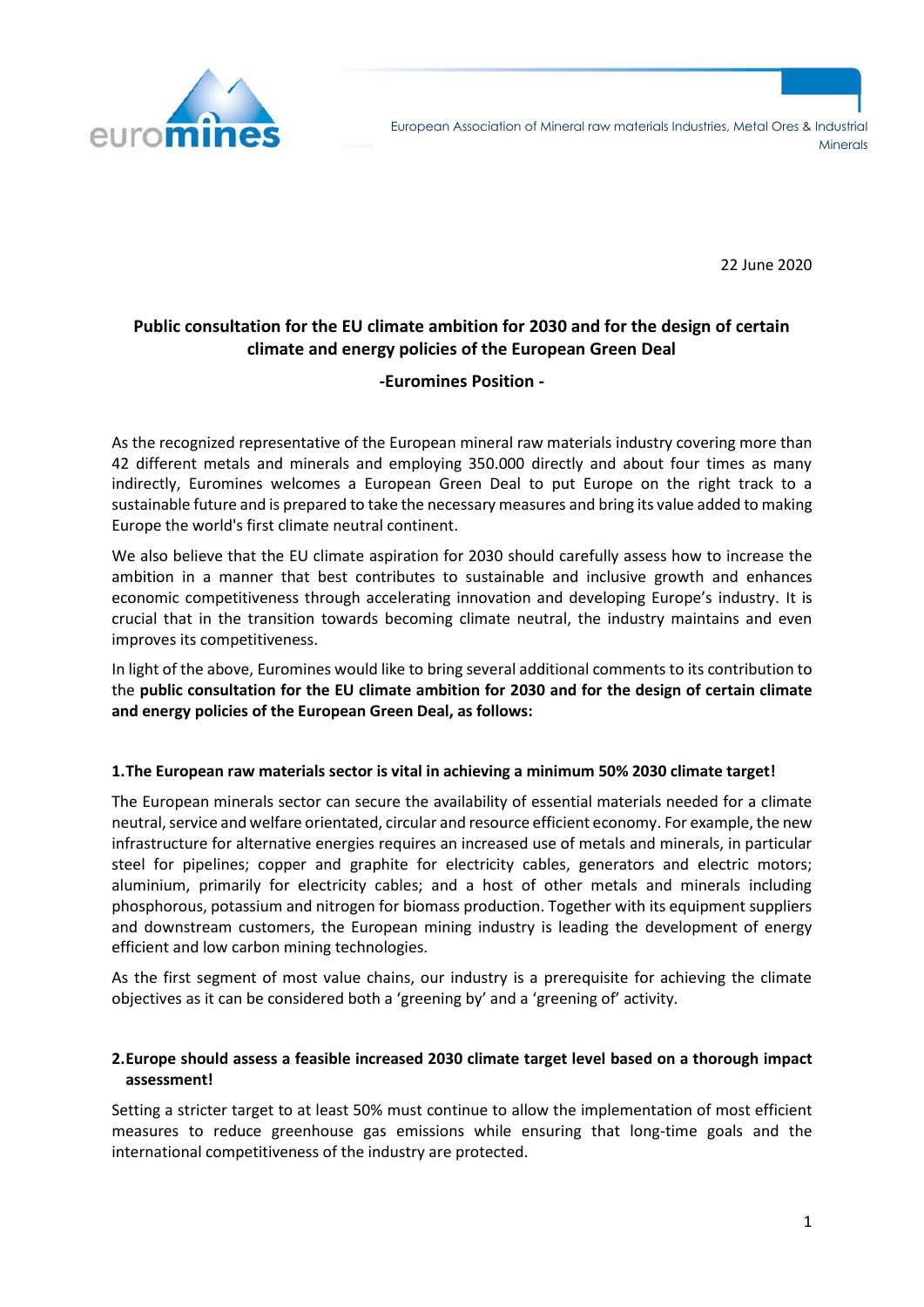

European Association of Mineral raw materials Industries, Metal Ores & Industrial Minerals

Increasing the climate target to a minimum 50% will lead to an exponential increase in the environmental, economic and social costs to be borne by the industry and therefore, before deciding on an updated 2030 target, the Commission should ensure that the new measures will protect the sustainable development of the European industry, particularly the energy-intensive sectors that are most vulnerable to unilateral carbon and energy cost increases.

At the same time, setting new targets require an impact assessment based on a wide range of criteria. The economic framework today must be created for investments that are compatible with the goal of climate neutrality in 2050. Among other things, the European Commission should assess the impact a raised target would have on individual sectors, especially with regards to the contribution level among sectors, the investment needed and the resulting changes to the current energy and climate legislative framework. The impact assessment should not only refer to the monetary value of the needed resources to achieve such a target but also to the human resources, the time as well as the raw materials needed for such a change. Only based on its results can a sound policy decision be made.

### **3.The European industry must benefit of the same carbon leakage protection, even if the 2030 climate targets are amended!**

Stakeholders along the value chain should work together on a sustainable plan delivering the 2050 climate neutral objective while guaranteeing that the industry is shielded against carbon leakage.

The mineral raw materials industry is highly electro-intensive, exposed to a significant risk of direct and indirect carbon leakage. Unable to pass through costs and currently faced with the prospects of investment in the EU ETS area worsening simultaneously with a decrease in domestic demand, the EU raw materials sector is concerned that the lack of an updated carbon leakage plan will undermine the international competitiveness of the industry through the further loss of market share and profit margins to competitors who do not face similar carbon emissions costs.

In this context, until the desired transformation is achieved, sufficient free allocation according to needs must be provided to the industry.

# **4.The industry needs access to competitive electricity prices which should not be set by the most expensive power generation source according to the merit order!**

The electricity expenses of the industry are not directly influenced by the amount of renewable energy it consumes from the energy mix acquired on the market, since the electricity price on the market is indexed to the marginal price. This price is set by the most expensive power generation source according to the merit order. Today this source is often based on fossil fuels. Even in regions with a large share of nuclear or renewable power production, the marginal plant is usually bidding at least at coal or gas fired power plant running costs, due to such plants being available in the relevant power market or in interconnected markets. Similarly, there are regions with a large amount of hydroelectric power from water reservoirs that competes with fossil fueled power plants, meaning such hydroelectric plants price their power production accordingly. The electricity prices should not be set by the most expensive power generation source according to the merit order!